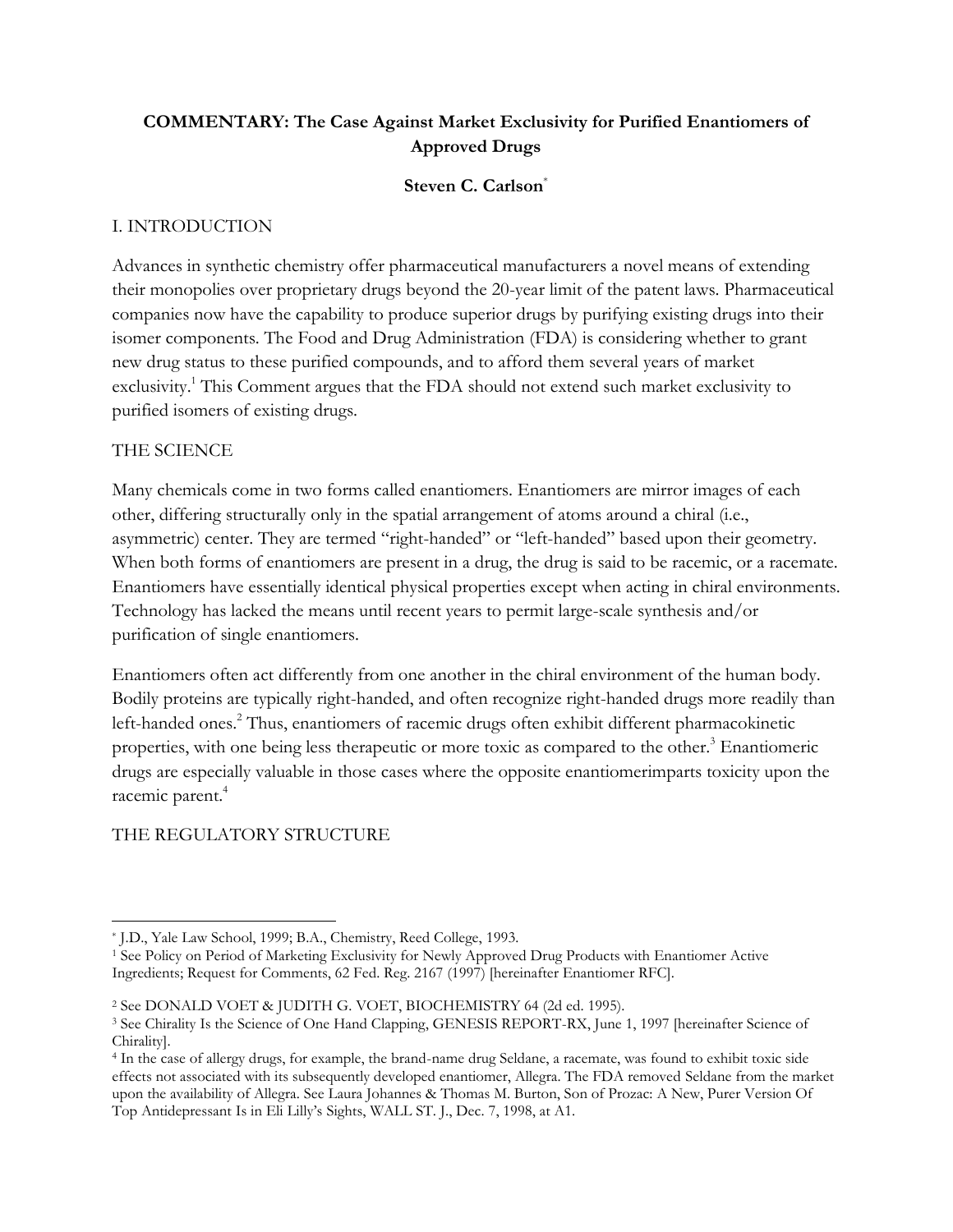It provides numerous incentives for the creation of novel pharmaceuticals. The FDA grants a fiveyear period of market exclusivity for new drugs,<sup>5</sup> and a three-year period for new drugs that contain active ingredients of previously approved drugs.<sup>6</sup> This grant of market exclusivity is independent of the incentives offered by the patent laws.

The FDA offers limited incentives for the production of enantiomer-based drugs, currently encouraging their production by offering them a relaxed new drug approval process. It does not require such drugs to be resubmitted to many of the tests that are mandatory for approval of the parent racemate.<sup>7</sup> These reduced requirements permit approval of enantiomer-based drugs to occur in four-to-six years instead of the customary ten-to-fourteen years for pioneer drugs.<sup>8</sup> The FDA, however, does not currently recognize enantiomer-based derivatives of existing drugs as "new drugs." As such, it currently does not grant a period of market exclusivity to enantiomeric compounds once a parent drug has already garnered such protection.

Drug companies argue that the FDA should reverse this policy and should reward the development of enantiomeric drugs by granting producers limited market exclusivity.<sup>9</sup> The FDA has opened a formal comment period to consider whether it should grant up to five years of market exclusivity to producers of enantiomers that are derived from already-approved compounds.<sup>10</sup>

# THE ARGUMENT IN FAVOR OF EXCLUSIVITY

Manufacturers of brand name drugs are urging the FDA to offer a five-year grant of exclusivity for the development of enantiomers that are derived from already-approved drugs. These manufacturers correctly underscore the importance of developing chiral drugs. The two enantiomers of racemic drugs can exhibit radically different properties in the chiral environment of the human body. In many racemates, such as Seldane, $11$  one enantiomer is therapeutic while the other is toxic. Production of enantiomers of existing drugs is a sensible way to utilize existing scientific and regulatory knowledge to boost the performance of today's pharmaceuticals.

Manufacturers of brand name drugs assert that a period of market exclusivity is essential to create incentives to produce these drugs. They argue that firms must invest significant resources to identify those compounds that are most promising for enantiomeric development, and must dedicate further resources to shepherd the enantiomers through the FDA approval process. Firms will not be willing to make these investments, the argument goes, if they have no guarantee of exclusivity at the end of

 $\overline{a}$  $5$  See 21 U.S.C.  $\sqrt{355(c)(3)(D)(ii)}$  (1994).

 $6$  See 21 U.S.C. § 355(c)(3)(D)(iii) (1994).

<sup>7</sup> See Science of Chirality, supra note<3> (quoting Dean Handley, Ph.D., Director of Scientific Affairs, Sepracor, Inc.) ("The FDA has basically said that if you have an established drug on the market and you want to make a racemic switch to a single enantiomer (one-isomer drug), we'll help you out. You can avoid 2-year carcinogen immunogenicity studies, sigma I and 3 [sic] reproductive studies, immunogenicity studies, and huge Phase III studies."). <sup>8</sup> See id.

<sup>9</sup> See Bruce Downey, Chairman, President, and CEO, Barr Laboratories, Testimony Before House Commerce Committee, Apr. 23, 1997 [hereinafter Downey Statement] (refuting proposals of brand-name drug industry), available in 1997 WL 10570067.

<sup>10</sup> See Enantiomer RFC, supra note 1.

<sup>11</sup> See Johannes & Burton, supra note 4.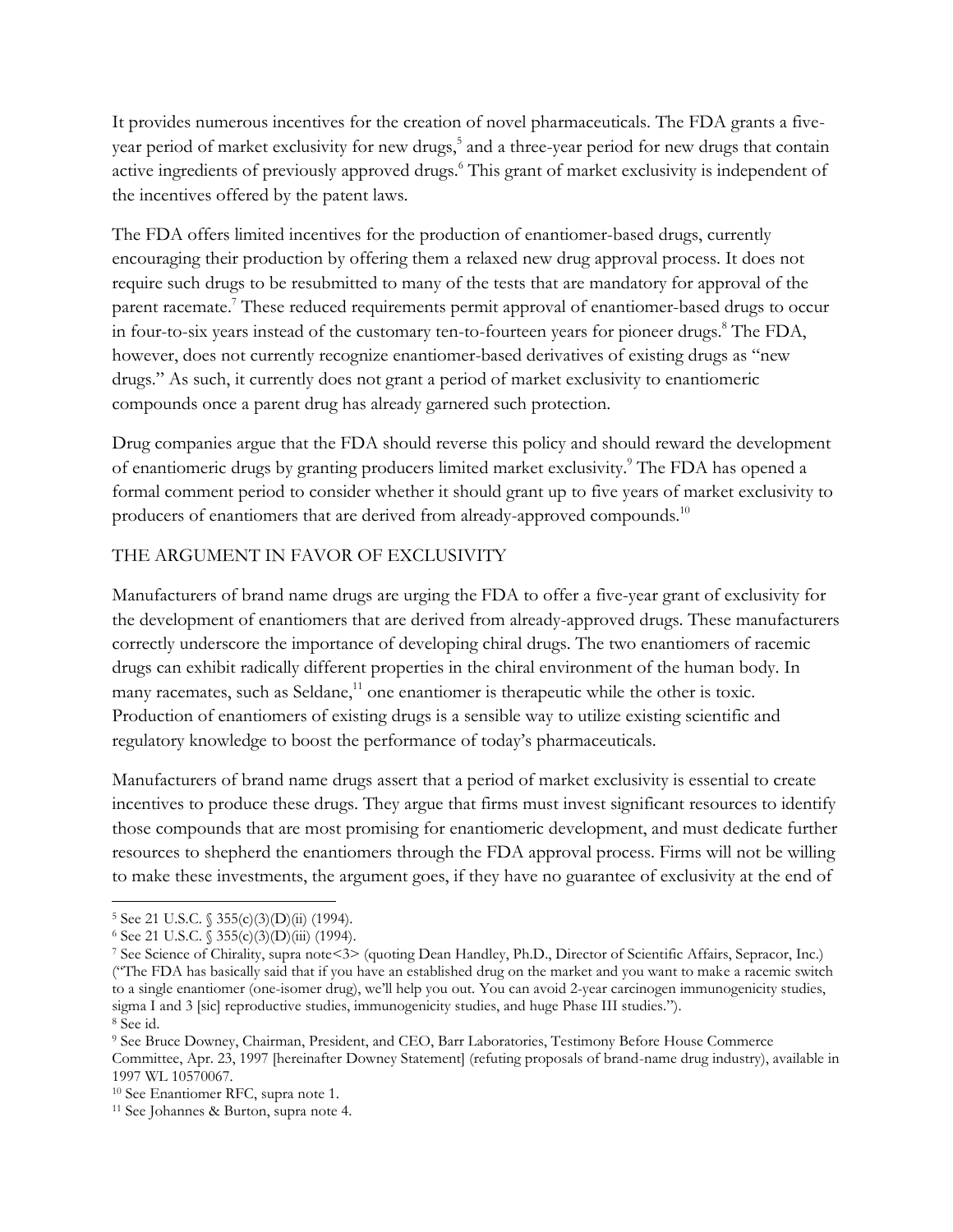the approval process. Otherwise, rival firms would identify the compounds that have already gained approval and "free-ride" off the investments made by the original sponsor through exploitation of the abbreviated new drug application process.

# A SUPERFLUITY OF INCENTIVES

The current proposal is unnecessary because it is superfluous. The FDA already promotes creation of enantiomer-based drugs through a relaxed new drug approval process. As mentioned above, the FDA offers a dramatically shortened approval process for enantiomeric versions of approved drugs.

The promise of patent protection also creates vast incentives for the production of chiral drugs. The Patent and Trademark Office (PTO) has granted patents on a number of enantiomeric versions of already-approved compounds.<sup>12</sup> Enantiomers of existing drugs qualify for an additional twenty years of patent protection if it can be shown that the enantiomer exhibits unanticipated characteristics. By following a patent on a pioneer drug with a patent on that drug's enantiomers, brand name drug manufacturers can secure up to a 40-year monopoly for their products. The Wall Street Journal recently reported on just this strategy behind the marketing of Prozac.<sup>13</sup> While the patentability of these compounds raises troublesome policy issues, the willingness of the PTO to grant patent protection for purified enantiomers creates major incentives for their production.

Furthermore, basic marketing strategies create incentives for the development of chiral drugs. When firms have already established the brand name of a racemic parent, it makes good business sense to extend these brand names through the production of new, improved versions of these compounds. Firms can secure this marketing advantage cheaply by virtue of the scientific knowledge and regulatory experience gained through development of the racemic parents.

Finally, fear of tort liability also drives the production of enantiomeric drugs. Pharmaceutical firms are foregoing the development of racemates in favor of using enantiomers in order to avoid liability for unforeseen toxicity concerns.

Production of racemates has now become "a high risk route."<sup>14</sup> Through all the above incentives, manufacturers of brand name drugs have ample ²carrot and stick² incentives that drive the development of chiral drugs. As a result of these incentives, chiral chemistry is booming. It has been estimated that 75% of the pharmaceuticals marketed in the United States by the year 2000 will be single-isomer compounds.<sup>15</sup> Demand for chiral chemistry is at an all-time high, with emerging growth in the agrochemical and the optical materials markets as well.<sup>16</sup> The costs of synthesizing, purifying, and analyzing chiral chemicals are down, rendering the argument that it is too expensive

 $\overline{\phantom{a}}$ 

<sup>12</sup> See Johannes & Burton, supra note 4.

<sup>13</sup> See id.

<sup>14</sup> Andy Richards & Ray McCague, The Impact of Chiral Technology on the Pharmaceutical Industry, CHEMISTRY & INDUSTRY, June 2, 1997, at 422.

<sup>15</sup> See id.

<sup>16</sup> See David Rotman & Alex Scott, Mirroring Changes in Chiral Technology, CHEMICAL WEEK, July 16, 1997, at 32.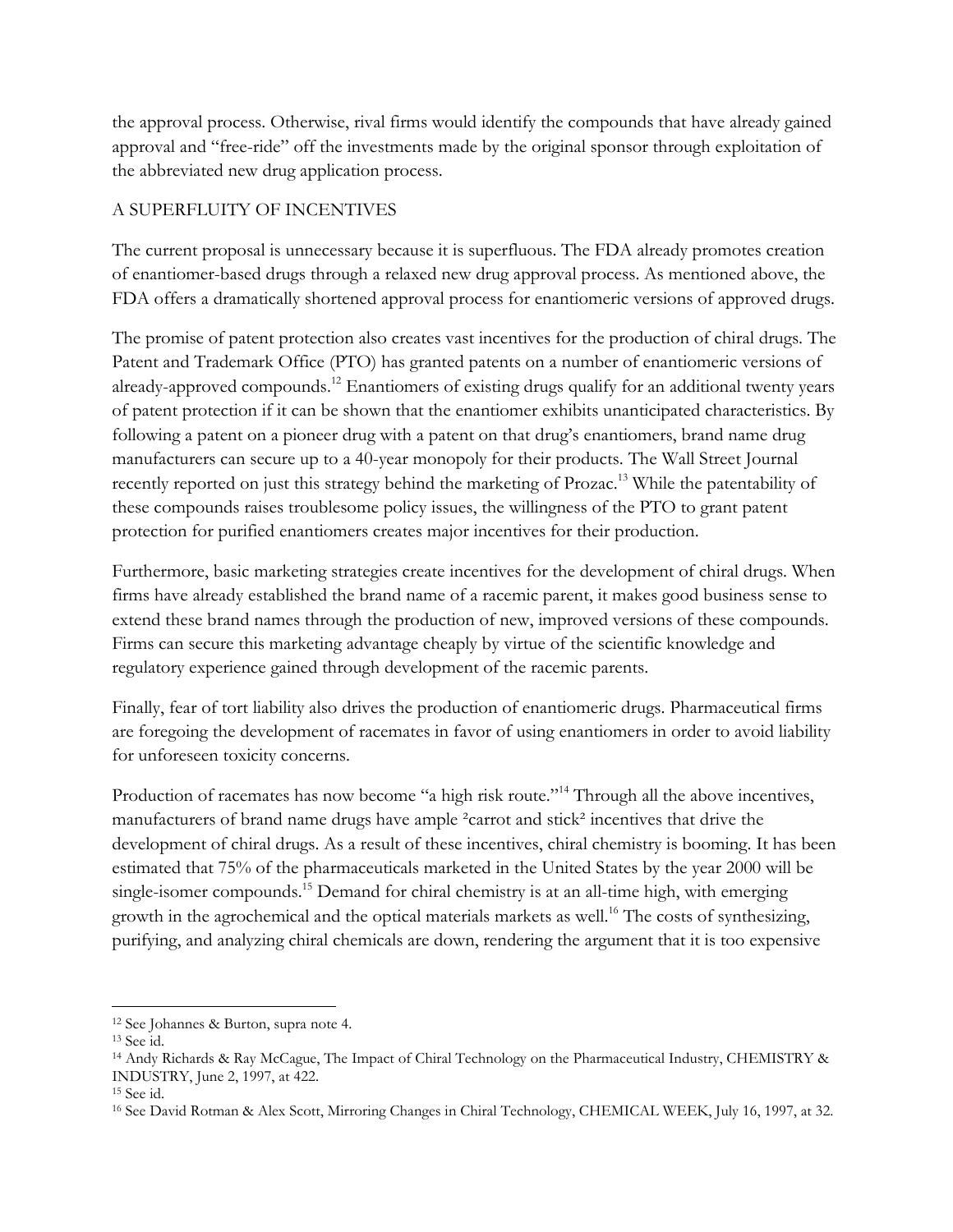to produce enantiomers "no longer valid."<sup>17</sup> The market shows that free-rider concerns are not discouraging pharmaceutical firms from developing enantiomeric versions of approved racemates.

#### HARM TO THE CONSUMER

Consumers will be harmed if the FDA decides to grant market exclusivity for enantiomers of approved drugs. First, the decision might actually stifle the development of improved drugs by creating perverse incentives for manufacturers to postpone the sale of chiral drugs. Under the proposal, manufacturers will be able to strategically market their drugs such that they qualify, first, for a five-year period of exclusivity under the racemate, followed by an additional period under the enantiomer. These additional years of exclusivity will be especially valuable due to the fact that the later years of exclusivity are generally more lucrative once brand name and reputation have been established during the earlier years of protection. Under the proposal, it will be to the advantage of pharmaceutical firms to withhold improved products in order to win consecutive periods of exclusivity under their racemates and enantiomers.

Second, if the Administration approves the proposed policy, it will trigger a rise in the cost of drugs. Competition from generics currently helps to control the price of drugs. But even without the benefit of the privileges of exclusivity discussed here, brand-name drugs have been successful in dominating the market.<sup>18</sup> Drug prices are higher than ever,<sup>19</sup> with manufacturers of brand-name drugs using a host of marketing and regulatory tactics to forestall entry by generics.<sup>20</sup> Producers of brand-name drugs have already used enantiomers to force generics from the markets for antidepressant and allergy drugs.<sup>21</sup> If the Administration agrees to grant market exclusivity to enantiomers of approved compounds, then generic versions of the racemates will face even greater obstacles in gaining market share, leading to higher prices for drugs.

While all consumers will be affected by the increased expense of drugs, the elderly will be particularly hard-hit.<sup>22</sup> Medicare does not cover the cost of prescription drugs, and roughly 19 million elderly Americans have little or no drug coverage.<sup>23</sup> Since the majority of elderly people have two or more chronic diseases, dependence on prescription drugs is high.<sup>24</sup> But the high costs of drugs force many to skip medications in order to stretch their supplies, or to forego them

 $\overline{a}$ 

<sup>17</sup> See Richards & McCague, supra note 15.

<sup>18</sup> See Thomas M. Burton, Bested Interests: Why Generic Drugs Often Can't Compete Against Brand Names, WALL ST. J., Nov. 18, 1998, at A1.

<sup>19</sup> See id.

<sup>20</sup> See id.

<sup>21</sup> See Johannes & Burton, supra note 4 (reporting on the grant of patent protection for the enantiomer for Prozac to extend its period of exclusivity, and on the banning of generic versions of racemate for Seldane to the benefit of its brand name enantiomer).

<sup>22</sup> See Lucette Lagnado, The Uncovered: Drug Costs Can Leave Elderly a Grim Choice: "Pills or Other Needs," WALL ST. J., Nov. 17, 1998, at A1.

<sup>23</sup> See id. (citing Congressional Budget Office).

<sup>24</sup> See id.